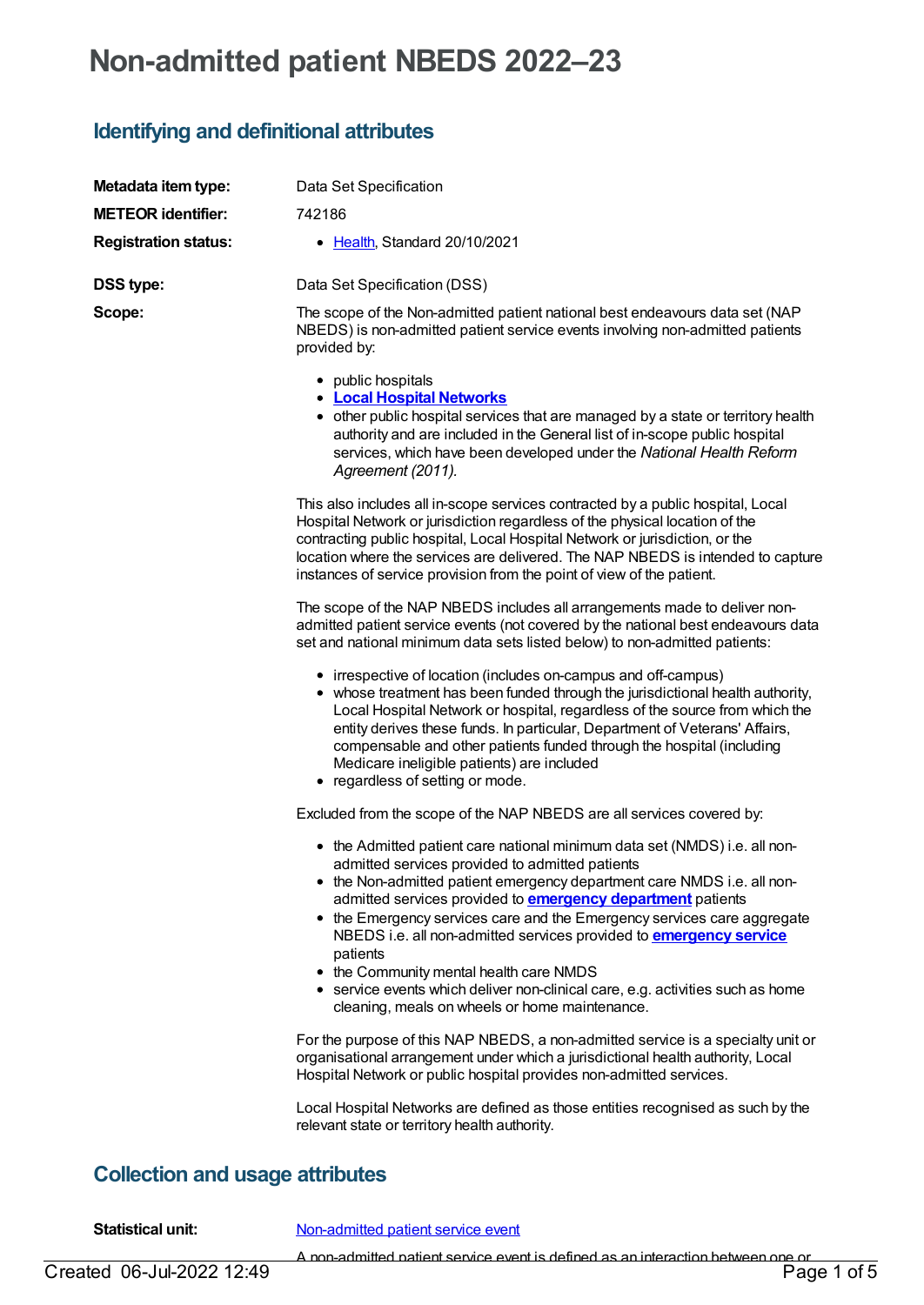A non-admitted patient service event is defined as an interaction between one or more health-care provider(s) with one non-admitted patient, which must contain therapeutic/clinical content and result in a dated entry in the patient's medical record.

Counting rules:

1. All non-admitted services that meet the criteria of a non-admitted patient service event should be counted, and be counted only once regardless of the number of health-care providers present. The multiple health-care provider indicator can be used to identify service events with three or more health-care providers.

2. Patients can be counted as having multiple non-admitted patient service events in one day, provided that every visit meets each of the criteria in the definition of a non-admitted patient service event.

3. Patient education services can be counted as non-admitted patient service events, provided that they meet the criteria included in the definition of a nonadmitted patient service event.

4. Each patient attending a group session is counted as a non-admitted patient service event, providing that the session included the provision of therapeutic/clinical advice for each patient and that this was recorded using a dated entry in each patient's medical record. A data element identifying a group session is included to record this type of service event.

5. Consultations delivered by information and communication technology (ICT), including but not limited to telehealth and where the patient is participating via a video link consultation, can be counted as service events if they substitute for a face-to-face consultation, provided that they meet all the criteria included in the definition of a non-admitted patient service event. A telephone consultation is only counted as one non-admitted patient service event, irrespective of the number of health professionals or locations participating in the consultation. A telehealth consultation has service events counted at the location of the healthcare provider and the location of the patient.

6. Services provided to inpatients (including services provided by staff working in non-admitted services who visit admitted patients in wards, or other types of consultation and liaison services involving inpatients) are not counted as nonadmitted patient service events.

7. Travel by a health professional is not counted as a non-admitted patient service event.

8. All non-admitted services that meet the criteria in the definition of non-admitted patient service events must be counted, irrespective of funding source (including Medicare Benefits Schedule) for the non-admitted service.

9. For activity based funding purposes, diagnostic services are not counted as nonadmitted patient service events; these are an integral part of the requesting clinic's non-admitted patient service event.

10. Renal dialysis, total parenteral nutrition, home enteral nutrition and home ventilation performed by the patient in their own home without the presence of a health-care provider may be counted as a non-admitted patient service event, provided there is documentation of the procedures in the patient's medical record. For activity based funding purposes, all non-admitted patient sessions performed per month are to be bundled and counted as one non-admitted patient service event per patient per calendar month regardless of the number of sessions.

11. **[Multidisciplinary](https://meteor.aihw.gov.au/content/614408) case conferences** without the patient present whilst not meeting the definition of a non-admitted patient service event, are reported through this data set for activity based funding purposes, provided there is documentation of the conference and associated outcomes in the patient's medical record.

The NAP NBEDS is intended to capture instances of healthcare provision from the point of view of the patient. This may be for assessment, examination, consultation, treatment and/or education.

One service event is recorded for each interaction, regardless of the number of healthcare providers present.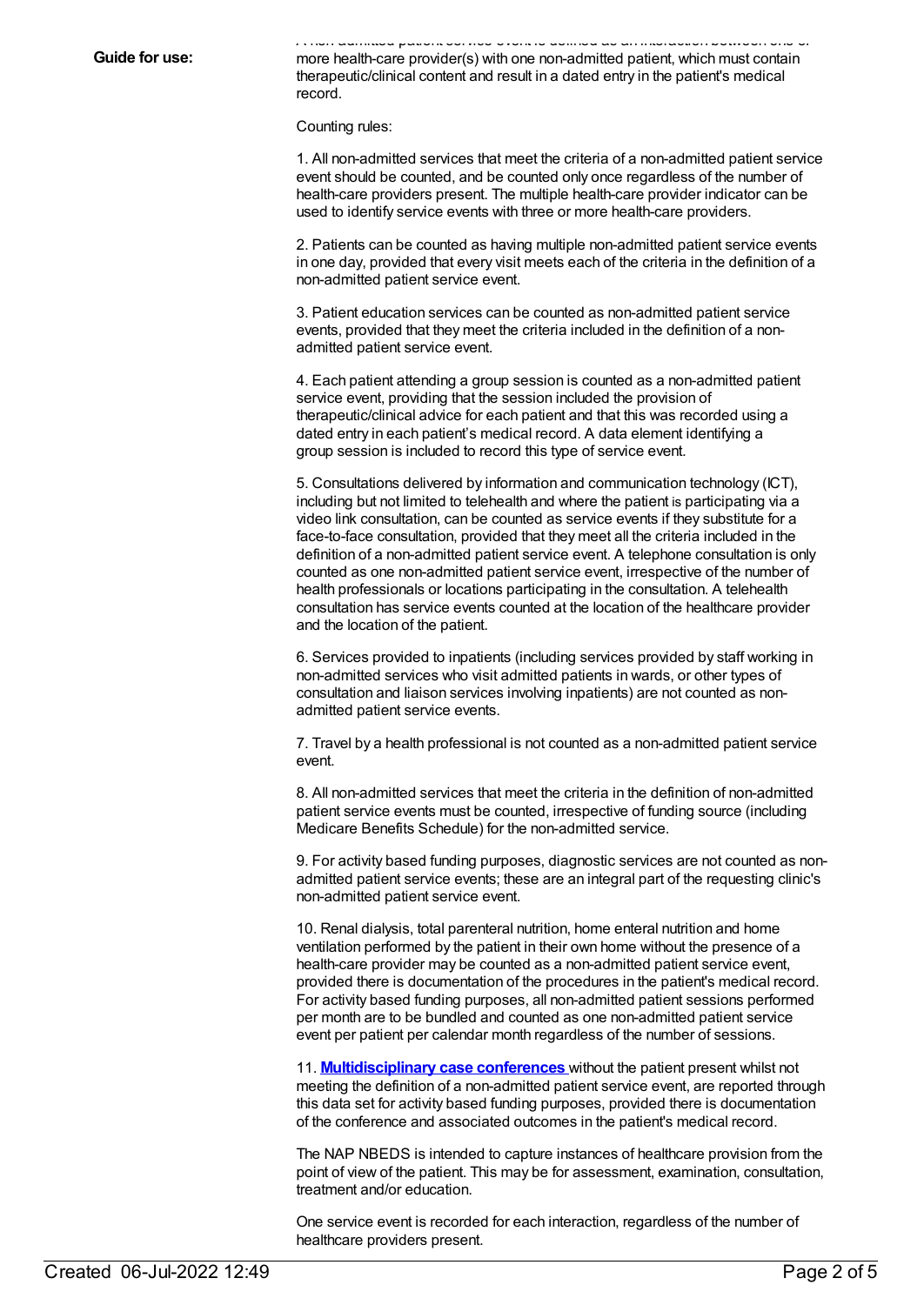#### **Events broken in time:**

The period of interaction can be broken but still regarded as one service event if it was intended to be unbroken in time. This covers those circumstances in which treatment during a service event is temporarily interrupted for unexpected reasons, for example, a healthcare provider is called to assess another patient who requires more urgent care. Where a healthcare provider is unable to complete the interaction, it is considered to be a service event only if the definition of service event (above) is met.

#### **Setting:**

Service events can occur in an outpatient clinic or other setting.

#### **Mode:**

Service events delivered via Information and Communication Technology (ICT) (including but not limited to telephone and where the patient is participating via a video link) are included if:

- they are a substitute for a face-to-face service event
- the definition of a service event (above) is met.

#### **Accompanied patients:**

If a patient is accompanied by a carer/relative, or the carer/relative acts on behalf of the patient with or without the patient present (e.g. the mother of a two-year-old patient, or the carer for an incapacitated patient), only the patient's service event is recorded unless the carer/relative interaction meets the definition of a service event (above).

Note: carer refers to an informal carer only.

#### **Service events delivered in groups:**

Care provided to two or more patients by the same service provider(s) at the same time can also be referred to as a group session.

One service event is recorded for each patient who attends a group session regardless of the number of healthcare providers present, where the definition of a service event (above) is met.

#### **Service requests:**

A service event is the result of a service request (including formal referral and selfreferral or attendance at a walk-in clinic).

#### **Activities which do not meet the definition of a service event include:**

- work-related services provided in clinics for staff
- non-attendances for a booked outpatient
- booked outpatient services that did not go ahead

Classification of care type depends on an assessment of the overall nature of care provided, based on other service event characteristics collected at the jurisdiction level such as clinic type, provider type and/or referral details. The method used to derive the care type should be submitted with the dataset.

#### **Interaction with the Individual Healthcare Identifier national best endeavours data set (IHI NBEDS)**

The NAP NBEDS and IHINBEDS work together to enable the reporting of IHI data for non-admitted patient service events.

| Implementation start date: | 01/07/2022 |
|----------------------------|------------|
| Implementation end date:   | 30/06/2023 |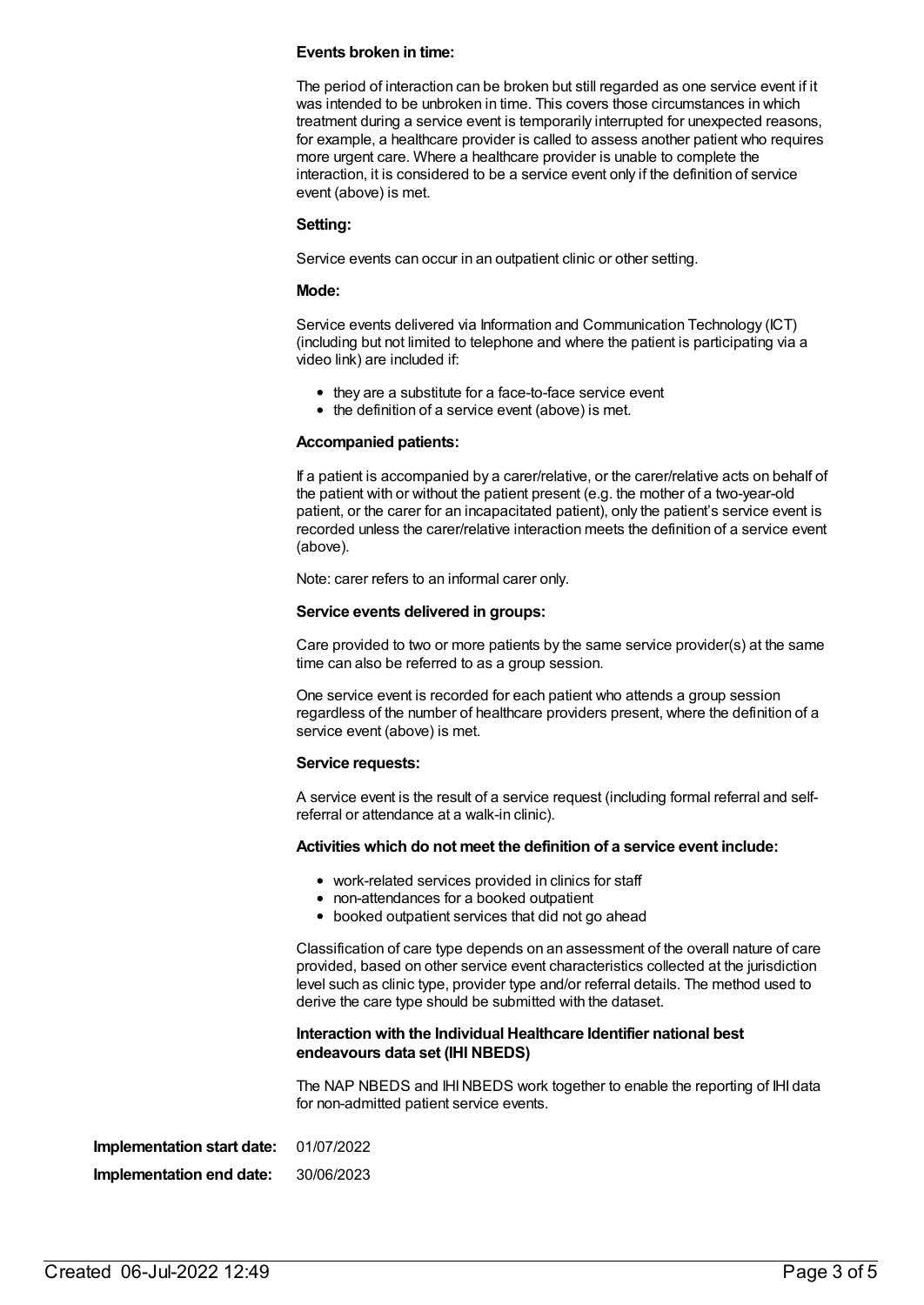| Comments:                              | Glossary items                                                                                                                                                                                                                  |
|----------------------------------------|---------------------------------------------------------------------------------------------------------------------------------------------------------------------------------------------------------------------------------|
|                                        | Glossary terms that are relevant to this NBEDS are listed below.                                                                                                                                                                |
|                                        | <b>Activity based funding</b>                                                                                                                                                                                                   |
|                                        | <b>Emergency department</b>                                                                                                                                                                                                     |
|                                        | <b>Emergency service</b>                                                                                                                                                                                                        |
|                                        | <b>Gender</b>                                                                                                                                                                                                                   |
|                                        | <b>Local Hospital Network</b>                                                                                                                                                                                                   |
|                                        | <b>Multidisciplinary case conference</b>                                                                                                                                                                                        |
|                                        | <b>Outpatient clinic service</b>                                                                                                                                                                                                |
|                                        | <b>Sex</b>                                                                                                                                                                                                                      |
| <b>Source and reference attributes</b> |                                                                                                                                                                                                                                 |
|                                        |                                                                                                                                                                                                                                 |
| <b>Submitting organisation:</b>        | <b>Independent Hospital Pricing Authority</b>                                                                                                                                                                                   |
| Steward:                               | <b>Independent Hospital Pricing Authority</b>                                                                                                                                                                                   |
| <b>Reference documents:</b>            | IHPA produces a suite of three reference documents to assist in the consistent<br>allocation of non-admitted services to a Tier 2 class. A compendium, definitions<br>manual and national index are available for reference at: |
|                                        | IHPA (Independent Hospital Pricing Authority) 2021. Tier 2 Non-Admitted Services<br>Classification, IHPA, Sydney, viewed 6 September 2021,<br>https://www.ihpa.gov.au/what-we-do/tier-2-non-admitted-care-services-             |

### **Relational attributes**

| Related metadata<br>references: | See also <b>Activity based funding: Mental health care NBEDS 2022-23</b> |
|---------------------------------|--------------------------------------------------------------------------|
|                                 | • Health, Standard 17/12/2021                                            |
|                                 | See also <i>Individual Healthcare Identifier NBEDS 2022-23</i>           |
|                                 | $\bullet$ Health. Standard 20/10/2021                                    |
|                                 | Supersedes Non-admitted patient NBEDS 2021-22                            |
|                                 | • Health, Superseded 20/10/2021                                          |
|                                 | See also Statistical Area Level 1 of usual residence NBEDS 2022-23       |
|                                 | • Health, Standard 20/10/2021                                            |

## **Metadata items in this Data Set Specification** Show more detail

classification